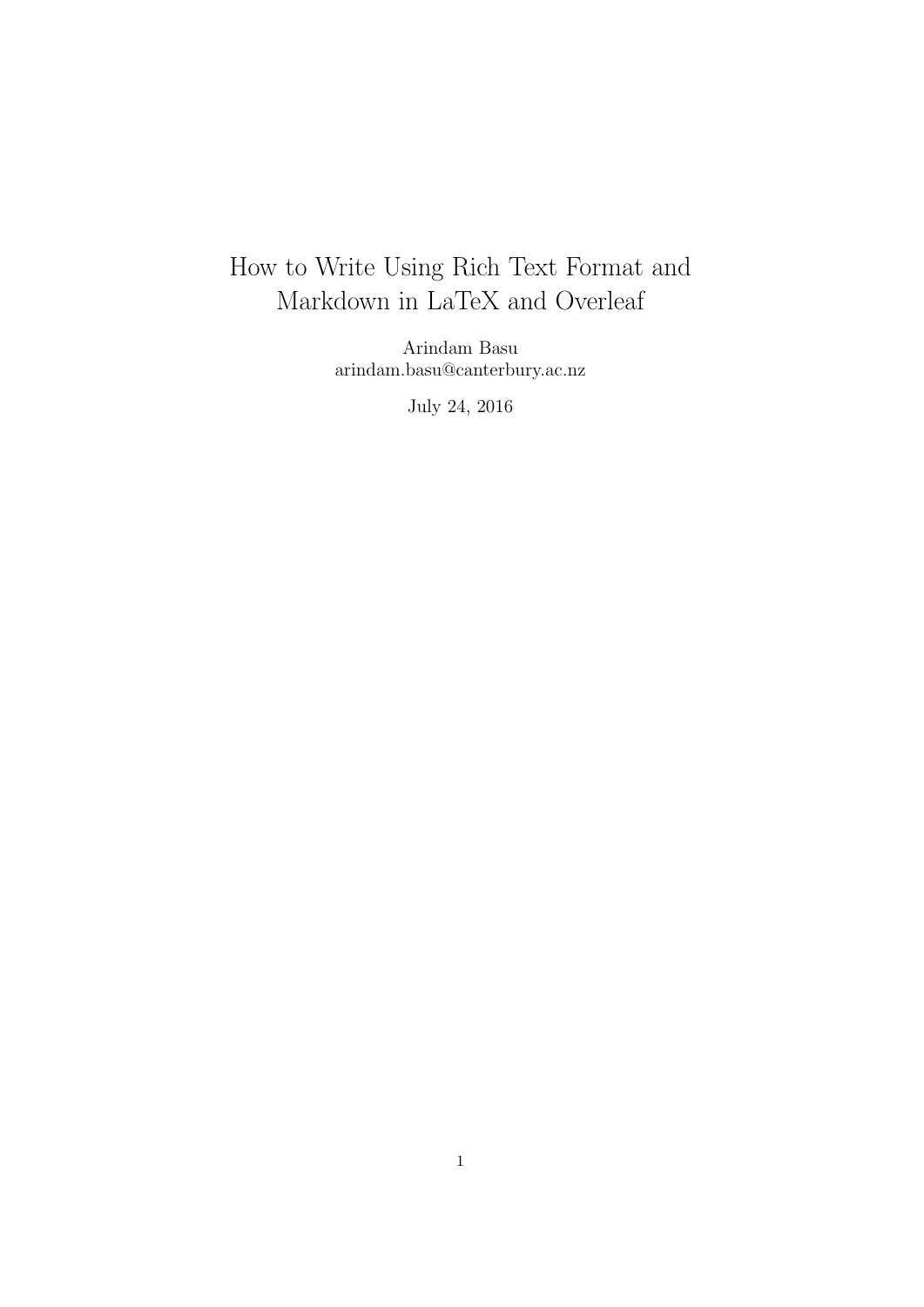## 1 How to use Rich Text Format, Markdown, and Web based LaTeX converters to Write Scholarly Documents

### 1.1 Tools

Over the last two decades between 2000-2015, the world wide web and cloud has emerged as powerful media for collaborative research and writing. In parallel, version control systems, and plain texts that enable scholars to collaborate and share documents have also emerged, along with practice of writing on the web [\[3\]](#page-15-0). Luca Merciadri (2012) has argued that eBooks have advantages over paper based books in being lighter and easier to search; among the different formats of authoring and presentation of eBooks and eTexts, LaTeX provides a standard and efficent way of authoring all forms of texts, but particularly texts that are heavy on citations, and presentation of data using tables, charts, and cross-linking [\[2\]](#page-15-1). While LaTeX provides a nice environment for structured authoring of text, Markdown is increasingly becoming popular since its inception [\[1\]](#page-15-2). Markdown is also easy to author and readable with least hindrance. Using web based LaTeX authoring systems, it is possible to interface Markdown with LaTeX using converters and version control systems. The objective of this tutorial is to show how to use LaTeX effectively in a wysiwyg environment and work using markdown to author scholarly documentation.

#### 1.2 Basic Setup

[Overleaf](http://www.overleaf.com) provides a web-based freemium academic writing environment. By freemium I mean that you can use the basic full version for free, and for more storage and some convenient optional features you pay. You can use this tool to create a range of documents – blog posts, journal articles, posters, slide decks, books, essays and so on. Although the system is based on LaTeX, it provides a mature rich text editor that you can use without knowing LaTeX. I have used Overleaf to write blog posts (publish them using [TheWinnower\)](http://www.thewinnower.com), teach, and create powerpoint like presentations using the [Beamer template \(PDF\).](http://www.math.binghamton.edu/erik/beameruserguide.pdf) Overleaf has a series of tutorials and help files on their site, but all of them assume that you are familiar with and you are going to use LaTeX. You can use Overleaf even if you do not know much about LaTeX. In this tutorial, you will learn how to use the system without much knowledge of LaTeX.

In this tutorial, I assume that you may not be familiar with LaTeX. For essential LaTeX codes that you will need to get things done to write a paper using Overleaf using the system I am about to discuss, I have put together the LaTeX codes. Just copy and paste the codes that I have provided here and you will be set to go. If you combine commonly available web based tools, Overleaf's own template systems, rich text writing environment it offers, and the easy writing environment referred to as Markdown, you will not need to know LaTeX in depth (some commands and usage will still be necessary and I will cover them here) to write scholarly papers and use Overleaf to distribute them to others and submit to journals and blogs. I have provided the steps below.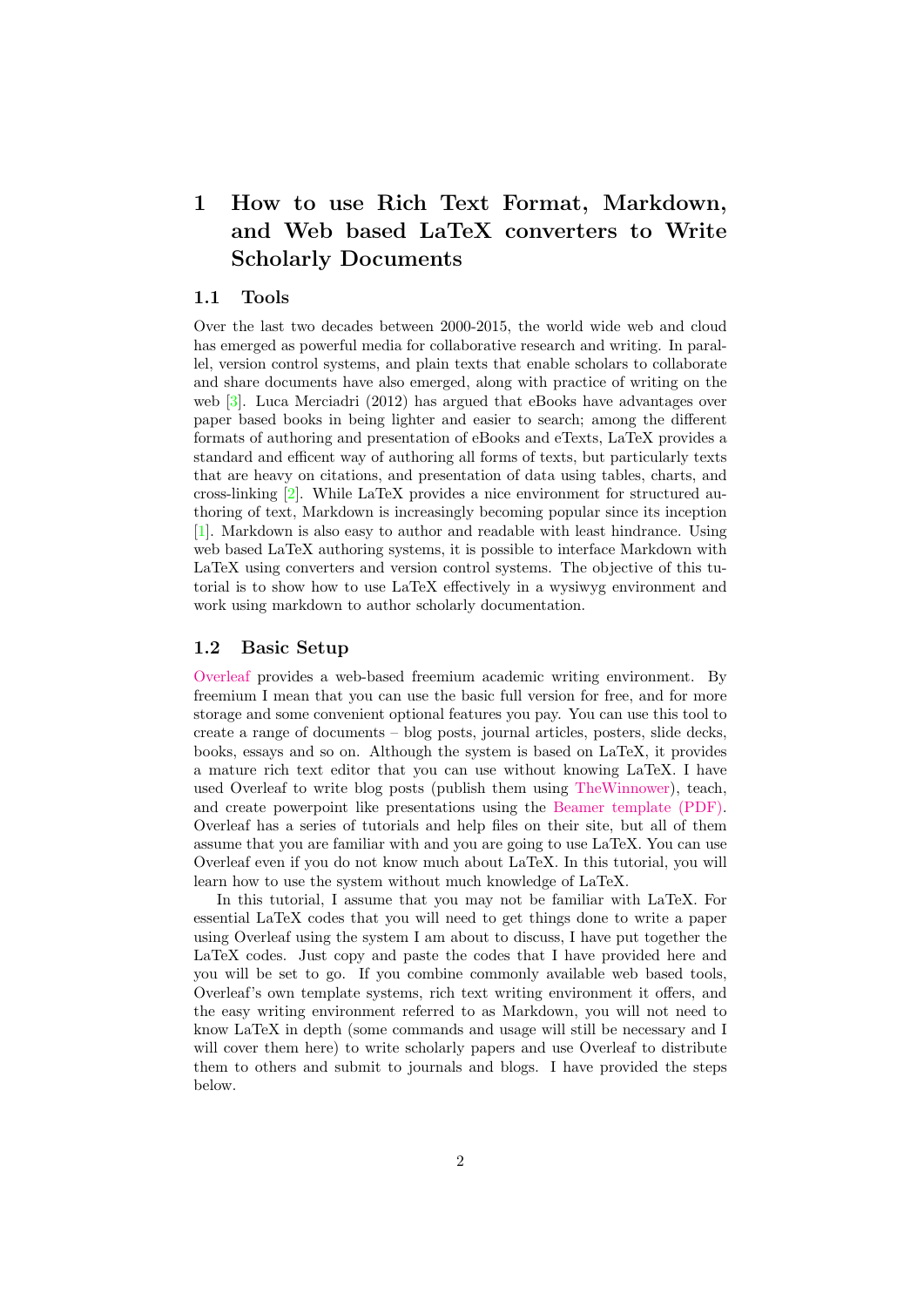#### 1.3 Sign up for an account

In order to use Overleaf, you will need to create a username and account on Overleaf. You can get an account for yourself for free at the following page: [Overleaf Signup Page.](https://www.overleaf.com/signup) You will need your email address to sign up.

### 1.4 Once you signed up, sign in and create a new project

When you sign in, you will see a box that says "New Project". Click on "New Project" to get started. If you receive an URL to work on a document, and you are asked to click the URL to get to a document, then you already have a document to work on, so just signing in will lead you to that document.

To create a new document, start by creating a new project. A project in Overleaf is a folder containing a number of different files. When you click "Create New Project", you will see standard templates. Select one. I usually start with blank but you can start with the template titled "Article". Also note that there are tens of journal article templates, books, theses, etc on the Overleaf site. As in this article, we would like to focus on the basic matter, start with the journal article template. When you do so, you will see a screen, that will look like as follows:



Figure 1: Panels

From left to right, these are the elements:

- 1. Leftmost, you see a file manager looking panel. Next to it, half of the screen is a document that either shows the source LaTeX document or a rich text rendering. If your document shows "Source", switch to "Rich text Format" by clicking on the box that says "Rich Text"
- 2. Right half of the screen shows the PDF rendering. Overleaf only shows you the PDF rendering
- 3. On the top of the window, you will see the following information from left to right: Overleaf, Project, Versions, Share, PDF, Journals and Services, a question mark, a cog wheel, and your name with a small triangle at the top. If you press on Overleaf, it will take you to the Overleaf web page. If you click on "Project", it will open up a third panel (see the image) and this panel is like a file manager. Clicking on "Versions" will bring you to a version control window. The "Share" link leads to a drop down window with several different sharing options including read only link, read write link, git link (more on this later), and other sharing options. If you click on the PDF button or icon, it will create a PDF document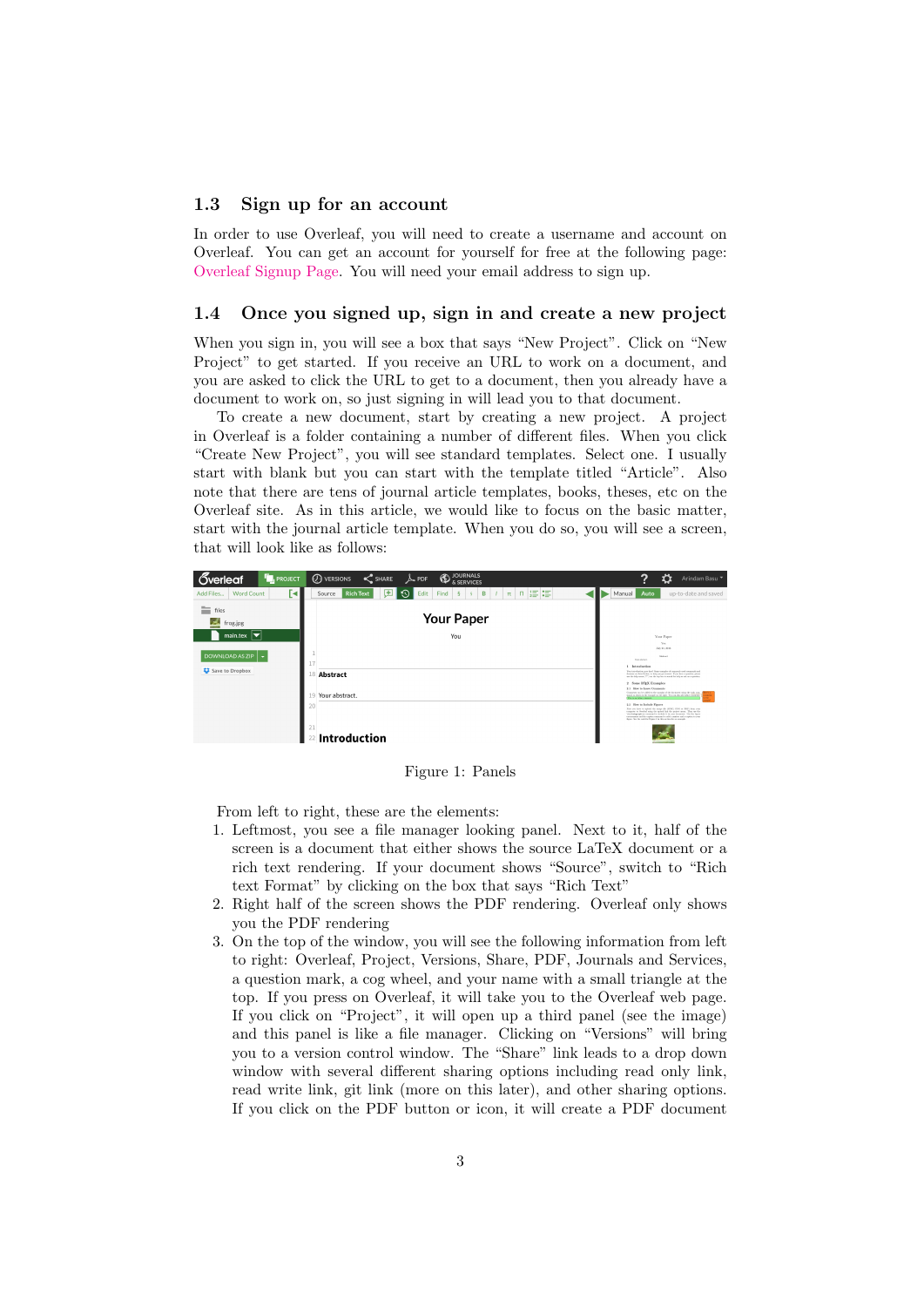of the rendered document that shows in the right panel. If you click on Journals and Services, it will lead to a drop down box from where you can send your document to any number of journals or preprint servers. This is usually a one-step process of submitting to a journal or preprint service and very handy. The question mark is about obtaining help in the form of tutorials, and videos (I strongly encourage you use this). The cog-wheel is for customising Overleaf. If you are starting out and you do not know what you are doing, there is no need to touch this and stick with the default. Lastly, your name and the small triangle is about the documents and projects that you have already created on Overleaf or new projects that you can create from that link.

4. If you click on "Project" button (if the Project button is not already highlighted and the panel is not showing), it will open the project panel. On the top of the project panel, the main document writing window, and the PDF panel, there are now other sets of buttons that you will use. These are from left to right: "Add Files", "Word Count", a left pointing arrow, source, rich text, a quote symbol with a plus sign in it, a clock symbol, Edit, Find, a large anchor sign, a small anchor sign, B, I, a small pi sign, a big pi sign, a numbered list sign, a bullet point sign, a left pointing arrow, a right pointing arrow, Manual, Auto, and then in grey letters written "up to date and saved".

### 1.5 The File Manager Panel

Overleaf provides you an in-built file manager. In this file manager, you can store files that you will use for your paper. This can be text or image documents (remember to upload only PDF, image, or text documents). You can also create new folders where you can store your files. If your paper is likely to have a lot of images, you can create separate folders to hold your images.

You can add files from 15 different sources to Overleaf (at the time of writing this tutorial). You can import documents and files from your hard drive, or you import from over the web; you can also use FTP to transfer files to Overleaf (Overleaf itself does not provide an FTP address though). In this tutorial, I will focus on the web version. I only work on the web version (I will write in a later article how you can sync your git with this), I usually add a blank file and name it as filename.tex and continue to work on that file. I have found this to be quite efficient. For example, for my paper writing, if I have several sections, say, introduction, methods, background, summary, results, etc, for every section I add a file with a name to indicate the contents. Thus I usually add files named as introduction.tex, methods.tex and so on. Later, I add the code to the file main.tex \include{introduction} and repeat this for other files as needed. This code is repeated per line for as many files as I have. The main.tex file then takes care of stitching together all the information.

From the file manager, you can also download the entire contents of your document in the form of a zipped file to your desktop and process the files yourself. This is useful if you want to work on the latex files yourself or need to provide the files to a colleague who does not want to work in the Overleaf environment.

The other thing you can do in the file manager panel is to check the word count of your document. You can only do that for the main.tex document. So,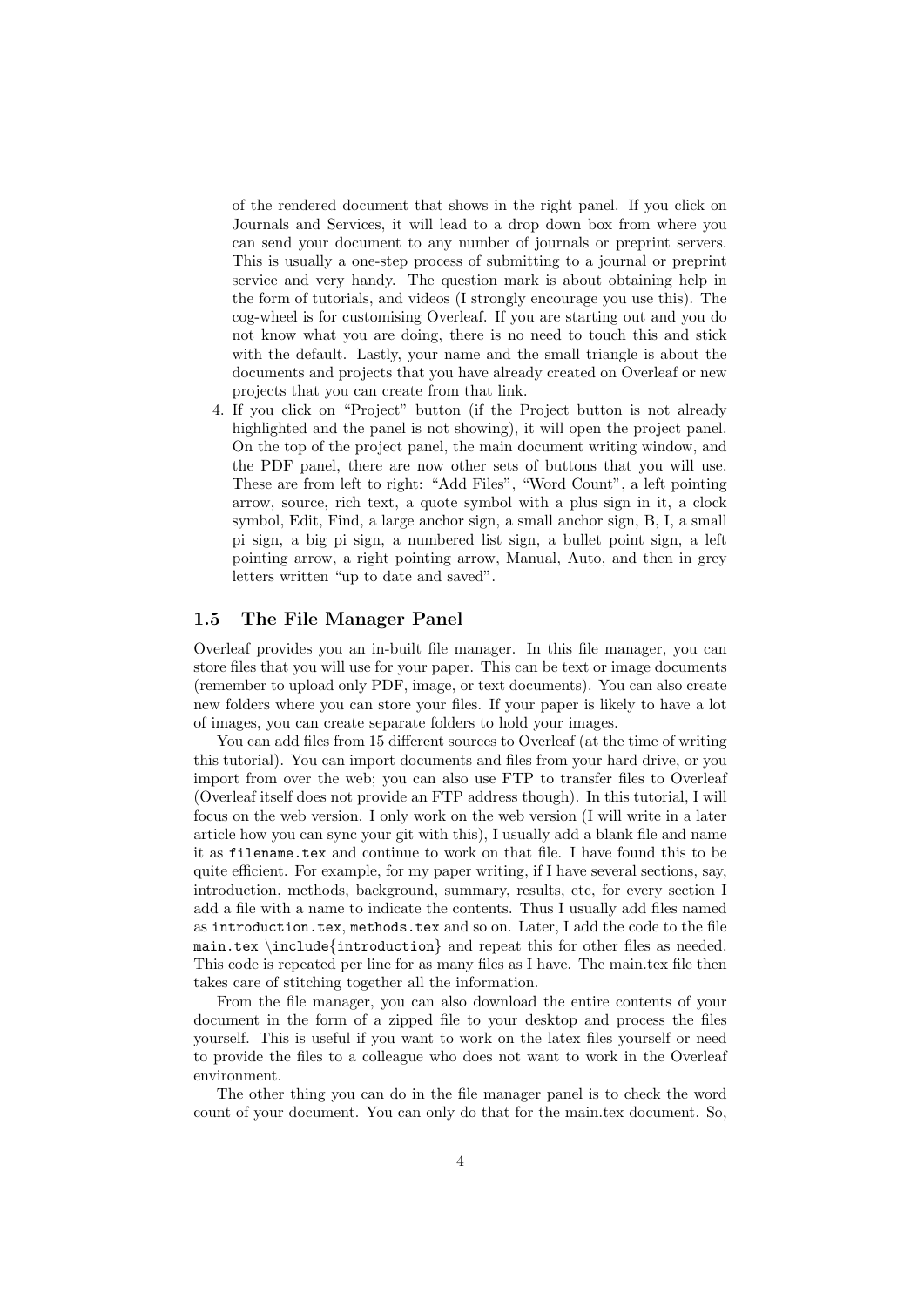if you have a lot of text in your main.tex document then you can check the word count this way. I usually use other editors to check the word count. You can also set any document as your main document for processing, and count the words that way (not a good idea).

Now that you have some idea about the file manager space within Overleaf, let us see check out some workflow for writing an academic document and see how Overleaf helps us in writing and formatting an academic document (term paper, journal article, and so on). Early on, it is a good idea to establish a workflow that will help you. Also, let's move on to the middle panel, where most of your writing work will occur.

### 1.6 Configure a workflow

In general, an academic document such as research paper, a journal article, a term paper at a university course etc have some common elements and structural elements to them. First, you need to provide a title and indicate the authorship. In LaTeX documents, this is taken care of in what is known as the "Preamble" of the document. In Overleaf, we place the preamble in the main.tex document, and you will find that somewhere in the beginning of the document if you press "Source" in the middle panel. Second, most scholarly articles usually display information in the form of tables and figures. In a LaTeX document, these are referred to as special environments where tables and figures are placed. If you have many tables and figures, I recommend that you place the figures and tables in a separate file labelled as figures.tex and tables.tex. That way, you can either refer to them from within the document or you can copy and paste codes of tables and figures from those documents to the specific part of the document that you are writing. Third, all scholarly article authors depend on citations and bibliography while writing their articles and essays. Every fact posted at an article or a book or a document, needs to be properly attributed in terms of where this is located. This is why you need citations and citations are linked to more detailed information, usually in footnotes, endnotes, and bibliography. Besides, endnotes and footnotes are used to denote specific chunks of information that cannot be included in the body of the main text. In this tutorial, I will not focus on endnotes and footnotes, but only discuss using bibliography. The format of bibliography in a LaTeX document is done by using BibTeX. In overleaf, you can upload a bibtex document, or you can import a bibtex formatted document from your hard drive, or you can import a bibtex document from other web based services such as [CiteuLike,](http://www.citeulike.org) [Mendeley,](http://www.mendeley.com) and others. You can also import bibtex documents that are exported by reference management software such as Endnote and Papers, and others. Lastly, you can directly write Bibtex formatted entries and work from there.

Remember that you will always find 'main.tex' file in the file manager panel for all templates. This main.tex contains all the essential codes that will compile the paper for you and will render it in the right hand panel for you to watch. Therefore, the "Word Count" that you get to see in the crumb above in the file manager panel will give you word count for all the words contained in the main.tex file. In the file manager, I also create the following three files:

• A references.bib file. This will contain my references in the bibtex format (this is the only technical bit that you will need to learn here)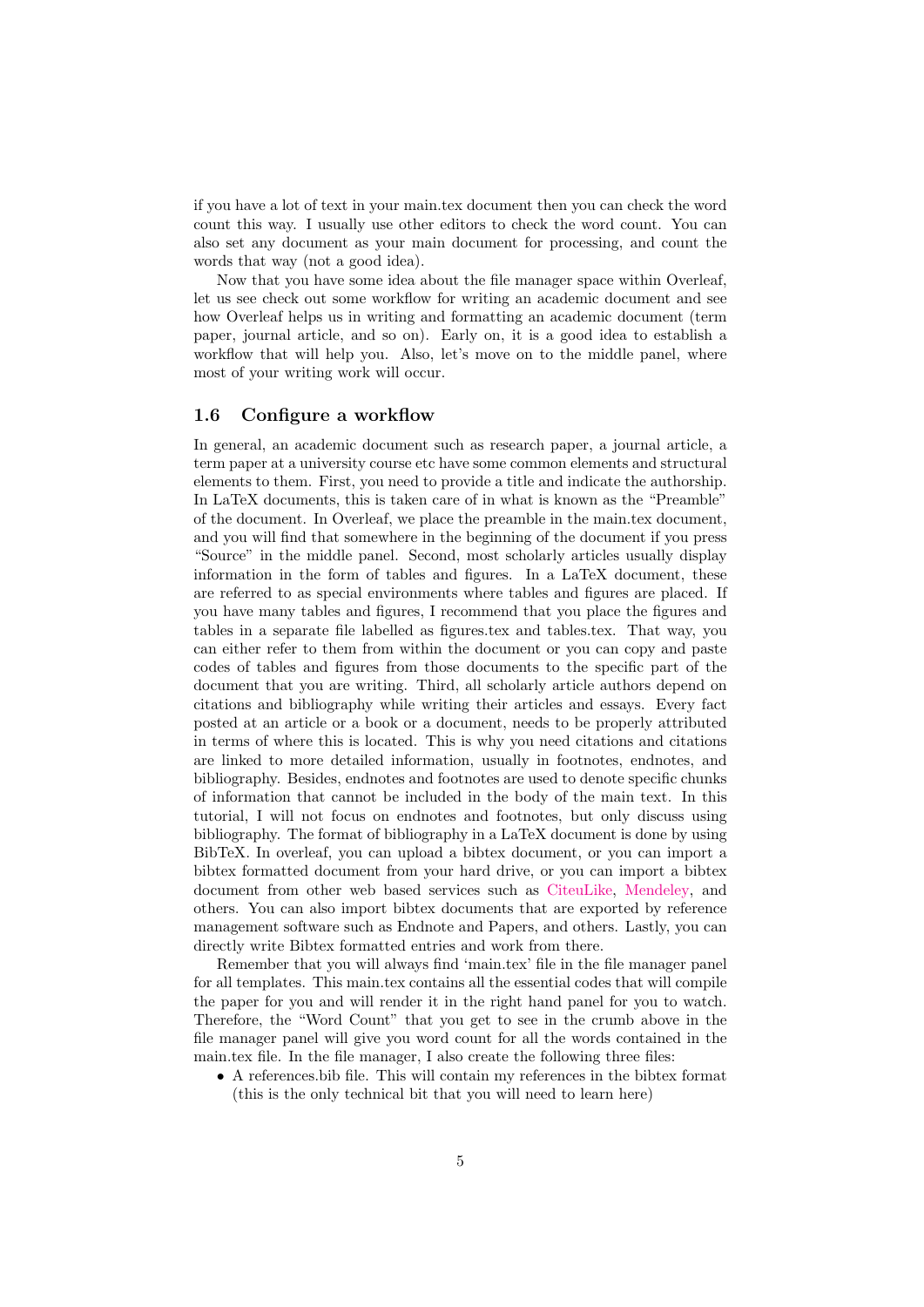- A figures.tex file. This file contains codes of all my figures and images for the paper
- A tables.tex file. Similar to the one for figures, it contains all my tables codes for the paper.

In most cases, you will not have to alter the contents of the main.tex file. This file is also the only one where you will need to click on the "Source" in the central panel and work. I suggest the following: (see the following figure)

- 1. Click on the "Source" button on the main.tex file
- 2. Clean up the Source of the main.tex document so that it will only contain the following:

```
\documentclassa4paper{article}
\usepackageenglish{babel}
\usepackageutf8{inputenc}
\usepackage{amsmath}
\usepackage{graphicx}
\usepackagecolorinlistoftodos{todonotes}'
usepackage{booktabs}
```

```
title{A Sample Research Paper}
```

```
author{Your Name}
```
date{today}

```
begin{document}
maketitle
% now add what sections you would like to add
%include{summary}
%include{introduction}
%include{tables}
%include{figures}
```
% sign indicate comments. Uncomment to add them.

```
bibliography{references}
bibliographystyle{plain}
end{document}
```
Once you set up this structure, all you need to do is to write your paper in the central pane. You can at this point, minimise distractions by clicking on the arrows on the left and right side of the central panel. For each section of the paper, you select that section and write in rich text in the central panel. You can occasionally check how the document is being rendered.

### 1.7 Style of writing and individual elements to configure

In this step, you need to do a few things to get your figures, tables, and bibliography sorted.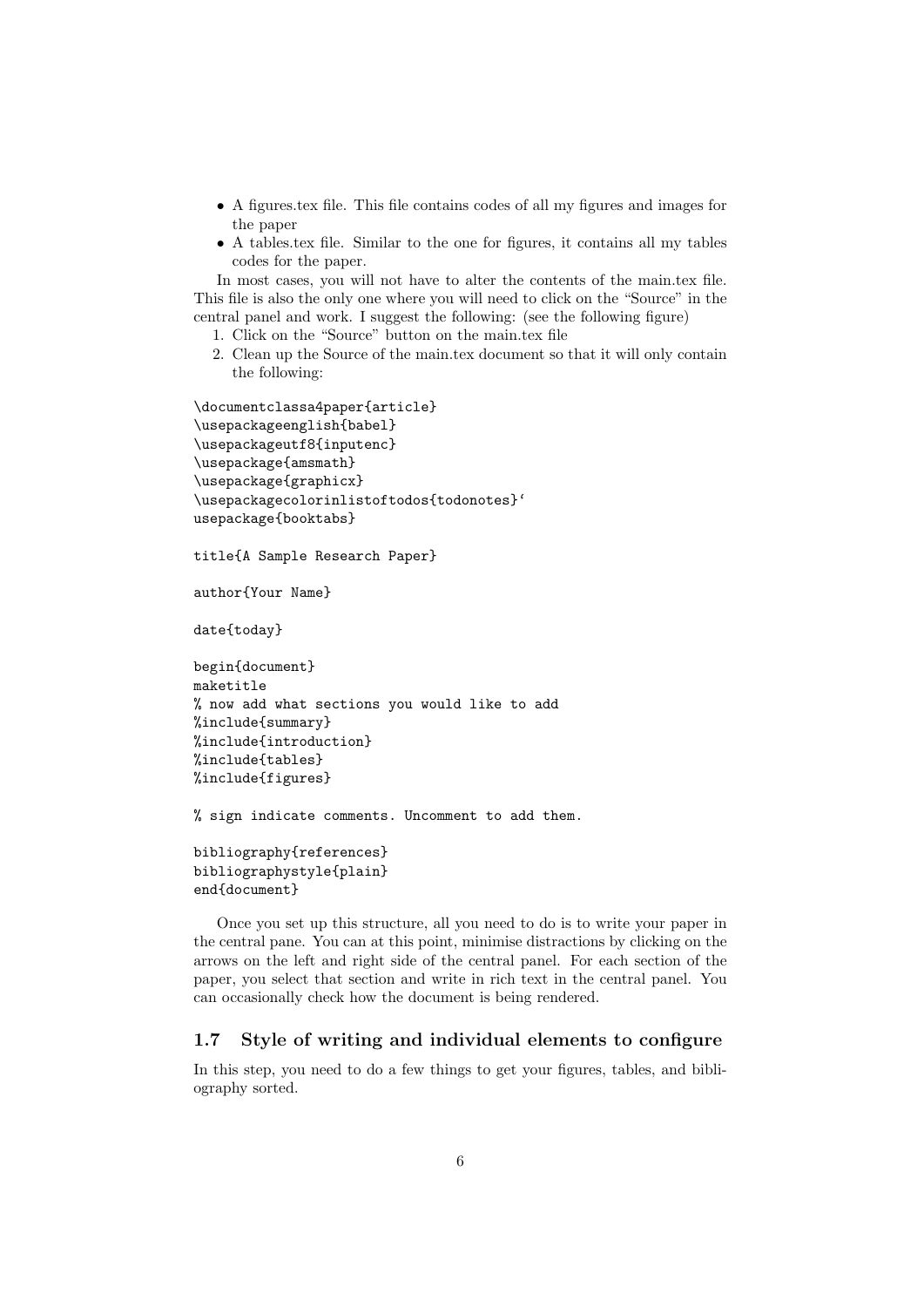#### 1.7.1 How to add tables to your document

For putting together tables, I recommend you use [Tablesgenerator.com](http://www.tablesgenerator.com) site. Steps:

- Visit the site and configure using LaTeX tables.
- Use the bookends theme to style your tables.
- Then copy the resulting code and
- paste to either the place in the document where you want the table to appear or paste it to the tables.tex file.

This way, you can create professional quality tables without writing a single line of code yourself. Once you have studied the process of writing LaTeX tables yourself, it will be intuitive for you to write professional quality latex tables.

#### 1.7.2 How to add figures

Steps: - Upload the figure (either a jpg or a png figure) to the file space - Use the following code to add the figure either to the figures.tex file or directly in the document where you want the figures to appear.

```
\begin{figure}[ht]
\includegraphics{name_of_the_file}[width=\textwidth]
\end{figure}
```
### 1.8 Add citations and bibliography using bibtex

As Overleaf is about writing in LaTeX, your citations and bibliography must be configured as bibtex. The simplest and perhaps the most basic way is to add bibtex formatted citations in the references.bib file and then use the  $\ct{}$ commands to add the citations. As soon as you start typing the cite{} command, you will see a dropdown box that will appear with the citation ID. Select the citation ID of the citation that you would like to add to your document. Depending on your bibliography style, the reference list will be automatically generated for your document.

### 1.9 Add Tables, Figures, Bibtex

LaTeX is very intuitive and easy to learn. The interesting and somewhat time consuming part of learning LaTeX is how to format tables. It is not difficult but it is more of an art to correctly format tables in LaTeX. Having said that, there are a number of different websites where you can format tables for LaTeX and then copy and paste the code into Overleaf. Here are the steps:

- 1. Prepare your tabular data in the form of spreadsheets, ideally in a csv (''comma separated value") file. You can also keep your tabular in the form of a spreadsheet. If you work with spreadsheets such as Apple Numbers, Microsoft Excel, LibreOffice Calc, Google Sheets, and other similar apps, all of these will allow you to take data from the spreadsheet in the form of csv.
- 2. If you work with R or another statistical data analysis software, most software will let you export your tables from the app to a csv file format.
- 3. Once you have your data in the form of csv file, head over to [Tablesgen](http://www.tablesgenerator.com)[erator.com website](http://www.tablesgenerator.com)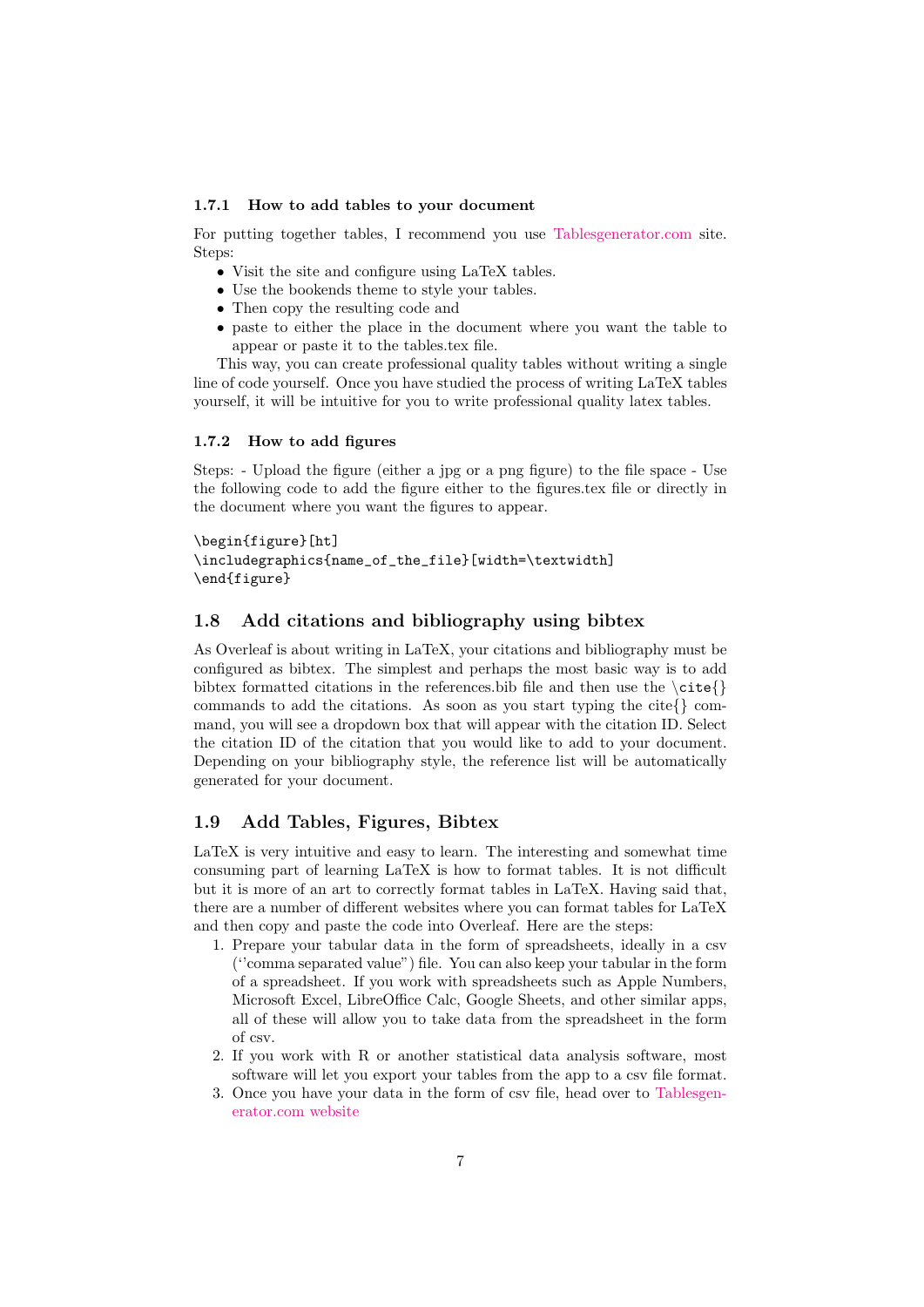- 4. Read the csv file in that webpage, and create a table. I recommend you use the booktabs style of table creation. For more information about booktabs package in LaTeX, read their [user manual \(PDF\)](http://mirror.aut.ac.nz/CTAN/macros/latex/contrib/booktabs/booktabs.pdf)
- 5. Then generate the code and copy it to ''clipboard"
- 6. Return to your Overleaf document and paste. Remember to add a proper caption and a label for the table. Each label must be unique for each table; else Overleaf will complain during compilation.

These six steps will be sufficient for most tables. You can also put the tables in a special file, call it tables.tex in the file manager and subsequently copy and paste the table codes to the relevant sections of the document. Remember to add the following code next to each table environment:

This is needed so that the table will be placed where you want to place it, or at least at the top of the page. Also, make sure to add a nice caption to each table.

### 1.10 Add figures in Overleaf

If you want to figures in an Overleaf document, do:

- 1. First upload the figure to the filespace. Use only jpg or png (or pdf) extensions for your figures.
- 2. Then copy and paste the following code:

```
\begin{figure}[ht]
\centering
\includegraphics[width=\textwidth]{imagefile.jpg}\caption{\label{fig:image} Write the capt
\end{figure}
```
Remember to include a proper caption and a proper label for the image. Each label must be unique to each image. As before [ht] stands for here and top.

#### 1.11 Add citations and references to Overleaf

In Overleaf, citations are stored in a bibtex file. A bibtex file is a plain text file that contains information about your references (the title of the paper, the author names, the issue, the journal title, the pages, abstract, etc). Each reference, depending on the type of the resource, will have a different entry, and the specific information that you should enter for each type of entry is different as well. For more information about bibtex, please see [How to Use Bibtex](http://www.bibtex.org/Using/)

Essentially, most academic search engines, and reference management software can provide you with a copy of their reference libraries in the bibtex format. The bibtex file ends in a .bib file format. I recommend that you start with an empty 'references.bib' file in your file manager where you will store your references. This is a plain text file and will contain the bibliographic entries as you go on conducting your research. Every bibliography entry in the bibtex file has an identifier. For example, see the following code: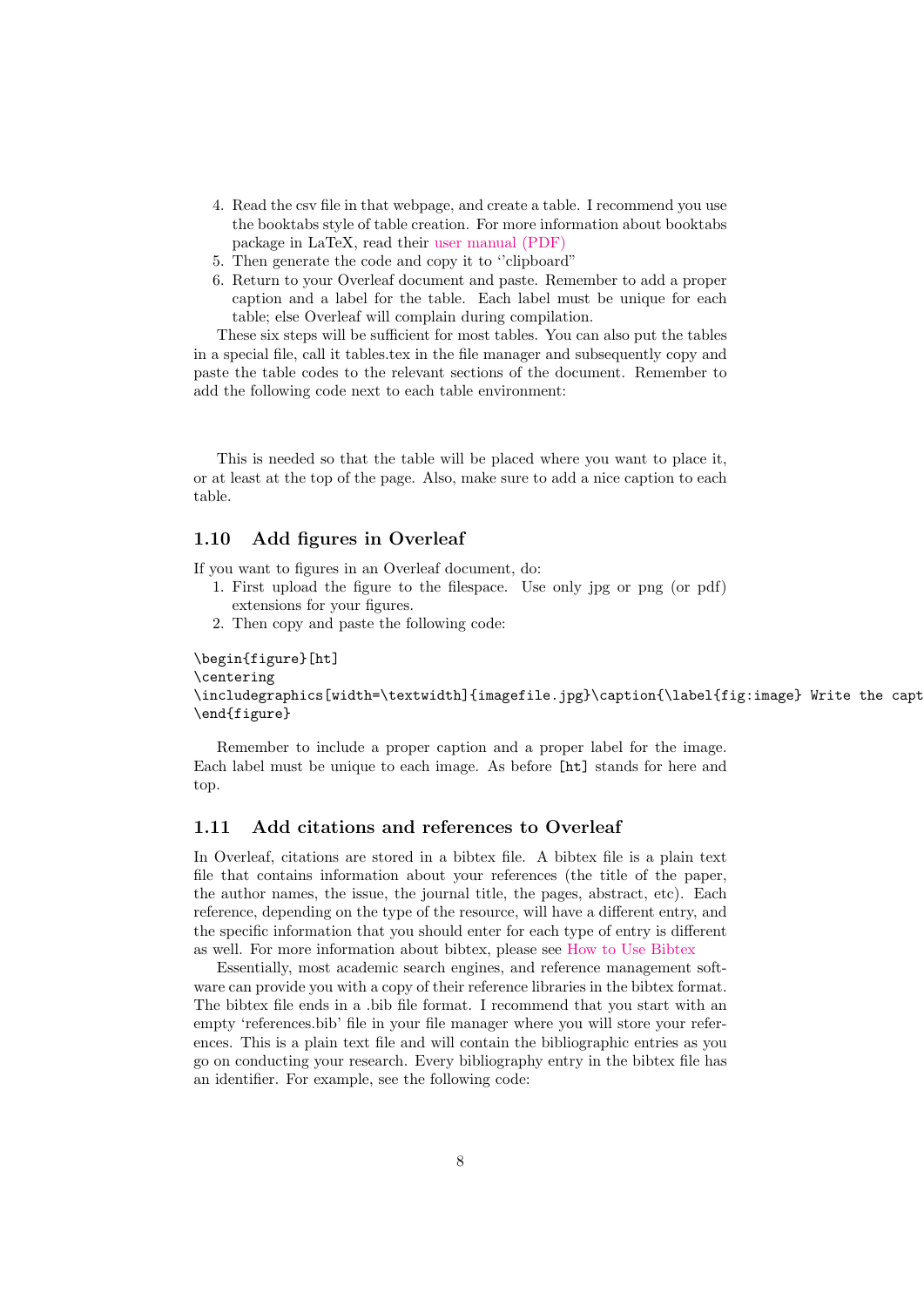```
@misc{ Nobody06,
author = "Nobody Jr",
title = "My Article",
year = "2006" }'
```
Here, 'Nobody06' is the ID for this entry. When you type to insert a specific bibliographic information as a citation to a fact, use the following code to enter the data

\cite{ID code}

Where ID code is the ID code of the specific entry of the bibliographic entry. For example, if you wanted to insert the Nobody06 citation in a LaTeX document, you'd simply type \cite{Nobody06} and so on.

You must also place the following two entries in the main.tex file in Overleaf just above the \end{document} code:

#### \bibliography{name of the bib file} \bibliographystyle{name of the style}

That's it. LaTeX will then insert the citations and the reference list correctly at the end of the document. In the next part, I will show you how you can use Markdown to write in Overleaf without using LaTeX.

#### 1.12 Use Git, Pandoc, and Markdown with Overleaf

It's great to be able to write in LaTeX and use Overleaf. Basically, all you have to do is to write in LaTex anywhere and just upload the tex file to Overleaf. You can also use the Wysiwyg editor in Overleaf to add content. However, there is another way: using Markdown in a plain text editor and build up Overleaf and push everywhere through Overleaf.

Markdown was designed by John Gruber in 2004. It is a great way to write clean, styled document using only plain text and nothing more. The structure of writing Markdown documents is highly standardised, and very intuitive. A Markdown document is also very clean to read and share with people who do not know anything about Markdown at all. You should be able to edit Markdown documents in any text editor. In Windows Operating System, you can use a notepad to write in markdown. In other operating systems, you can use a simple text editor to edit a markdown document. There are excellent web based tools to write markdown as well. Learn more about Markdown here:

<https://daringfireball.net/projects/markdown/>

The scope of Markdown is now extended. Markdown can now include tables, and citations. Thus, you can use Markdown to write your document and use Overleaf to produce a neat stylised PDF document. This has several advantages. First, Markdown is very simple to use; practically nothing to learn yet you can use all the benefits of using Overleaf without knowing practically anything about how to write LaTeX. Second, as Markdown is a plain text based system, you can use it everywhere exactly like you can use Overleaf in every device. Third, there are scores of Apps, several of them free, that will let you use Markdown and write in nice stylised markdown and produce beautiful document. You can use any search engines to search for Markdown Apps for your operating system. There are web based instances where you can write in Markdown and download the document on your computer. Later you can upload this document. I'd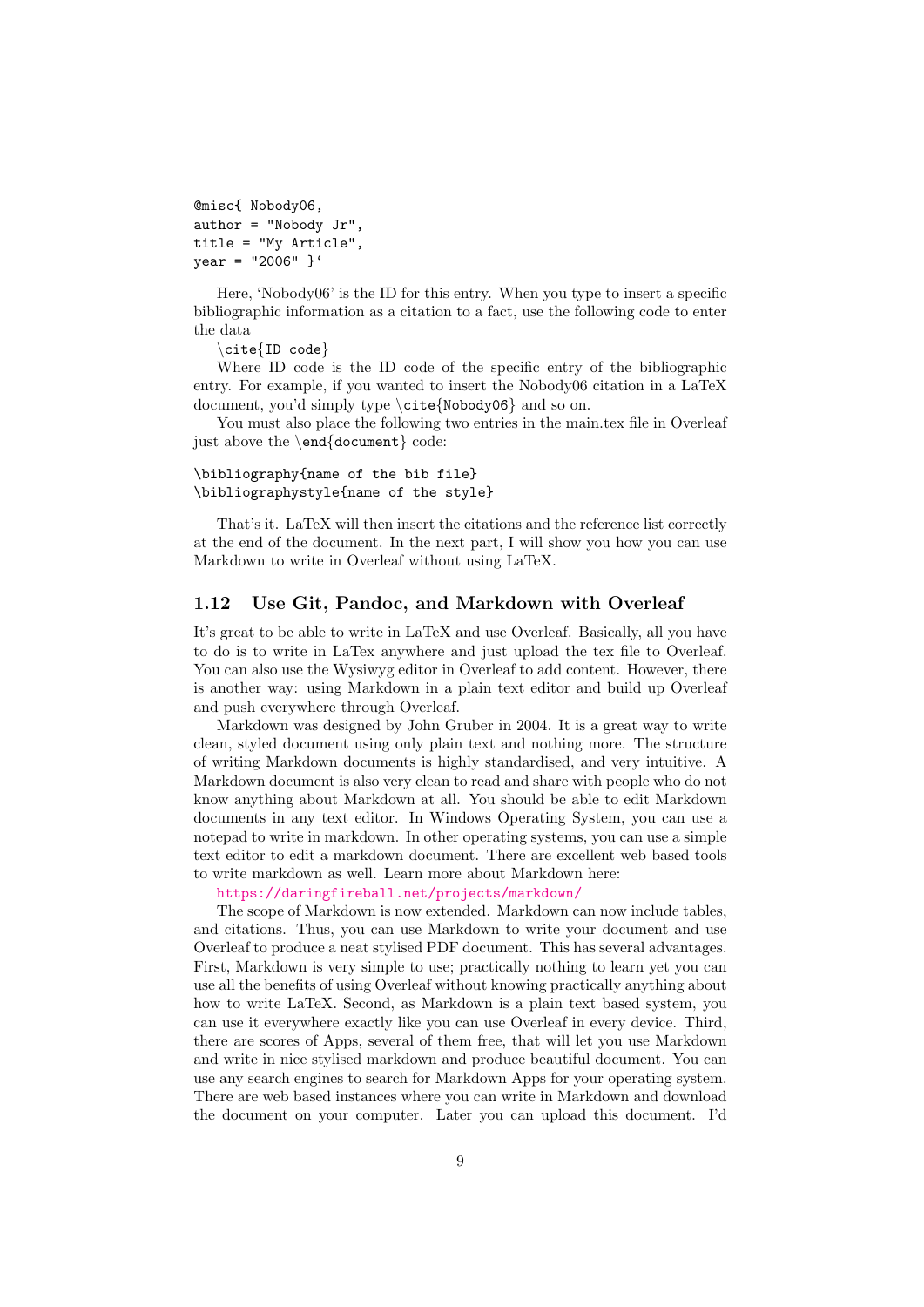encourage you to use Markdown to write your paper and publish using Overleaf in real time.

### 1.13 Why would you like to use Markdown with Overleaf?

It is the best of both worlds of Overleaf and Markdown. While Overleaf is versatile as a file manager and an app from where you can push your paper ot a number of different direction, its main ''Engine", that of, LaTeX can be daunting for some, and is not very easy to read due to its syntax structure. On the other hand, markdown is easy to write and has a very simple syntax, therefore it is also easy to read. As it is based on plain text, you can give your copy of Markdown formatted document to anyone for editing, without any fuss about the structure that a LaTeX code embedded document. People who only use Word/wordprocessors and nothing else, or would not like to use Overleaf or are fussy about other applications, will not have any problem about opening Markdown formatted documents (just provide them with an extension of .txt). You can open such a document in any text processing application. Plus it is great for authoring Web pages. This means you write once in Markdown and purpose it for webpages, slide decks, PDFs, whatever. Here, I am going to show you you can use it to work with Overleaf as well without knowing LaTeX.

In order to get it work, you will need a bit of set up. If you do not know how to use Markdown, here's a Markdown cheat sheet to get you started:

<https://warpedvisions.org/projects/markdown-cheat-sheet/>

In order to use Markdown and write using Overleaf, in addition to a plain text editor or an Editor with specialised Markdown syntax checks (run a search on the Web to find out which these apps are), you will also need Git and Pandoc. A full discussion of these apps is beyond the scope of this short tutorial, but I strongly encourage you to look up and learn how to use these.

### 1.14 Install Git and Pandoc first

- 1. Install Pandoc (a free, open-source app) on your machine. Get Pandoc from here: <http://pandoc.org/index.html>
- 2. Install Git. Like Pandoc, Git is also free and Open Source Software. It is used for version control. Git interfaces with Overleaf). You can download Git from [Git](http://git-scm.com)
- 3. In order to work with Git, Pandoc and Overleaf, always start with Overleaf. In Overleaf, create your new project and give it a name. Fill in the details
- 4. Then, head over to main.tex file and add the following code at the preamble:

```
\documentclass[a4paper]{article}
\usepackage[english]{babel}
\usepackage[utf8x]{inputenc}
\usepackage{amsmath}
\usepackage{graphicx}
\usepackage[colorinlistoftodos]{todonotes}
```
\usepackage{booktabs}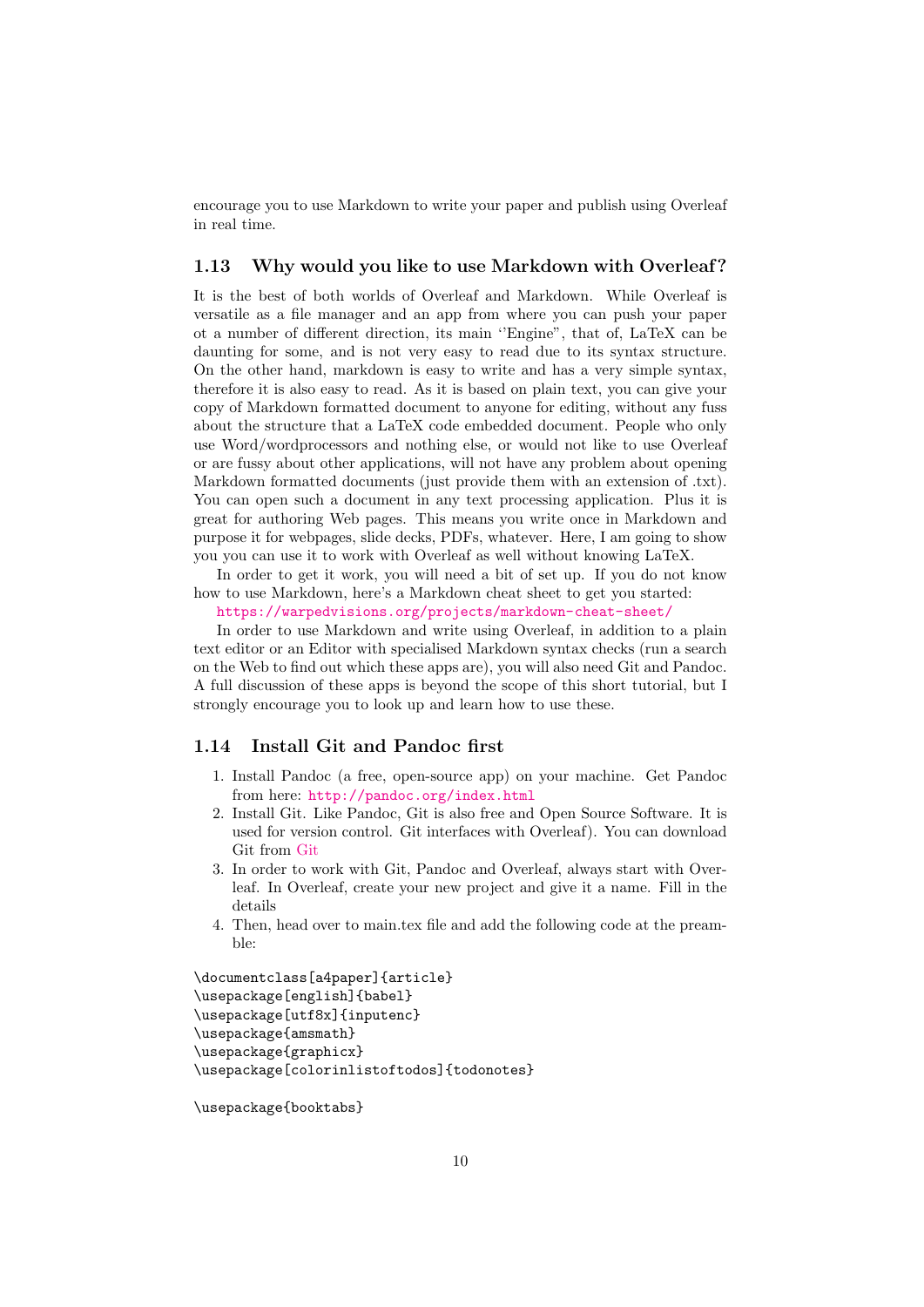```
\usepackage[colorlinks=false]{hyperref}
\usepackage{enumitem}
\usepackage{longtable}
\setlist{nosep, noitemsep}
\providecommand{\tightlist}{%
\setlength{\itemsep}{0pt}\setlength{\parskip}{0pt}}\title{Write your Title}
```
\author{Your Name \\ Other Information} \date{\today}

```
\begin{document}
\maketitle
```
%\include{segments of the paper }

```
\bibliography{references}
\bibliographystyle{plain}
\end{document}
```
You will see that these new sets of packages are just more additions to the ones that you already set up for the main.tex we described earlier.

### 1.15 Clone the document from Overleaf to a folder and git it

In order to do this, you will need to know a little bit of Git. Git is a version control system and you can learn about working your way with Git from the following resource:

<https://githowto.com>

I suggest you work your way through the tutorial. But for this tutorial, you do not have to read it first. Follow along this tutorial.

- Here are the steps to get the git going with Overleaf:
- 1. First create a new project in Overleaf.
- 2. Visit the Overleaf project. See where it says "share" and open that window. In that page, you will find a box "Clone with Git"
- 3. Make the changes in the main.tex file as described above so that the main.tex should look like above
- 4. On your desktop create a folder where you will store your local files
- 5. Then, open a terminal (I assume you have Git and Pandoc installed and properly configured) and type:

#### git clone <url of the share>

The Git app on your computer will work and put the contents of the Overleaf folder of your project there. You have now created a Git repository (note that it will have a name that similar to the project name of your Overleaf (a name that looks like a code given to it by Overleaf, not the name or title you gave it). This new folder which is now connected to your Overleaf account through git is referred to as Repository. You will add and modify this to talk to Overleaf and work from here. Change into this directory by typing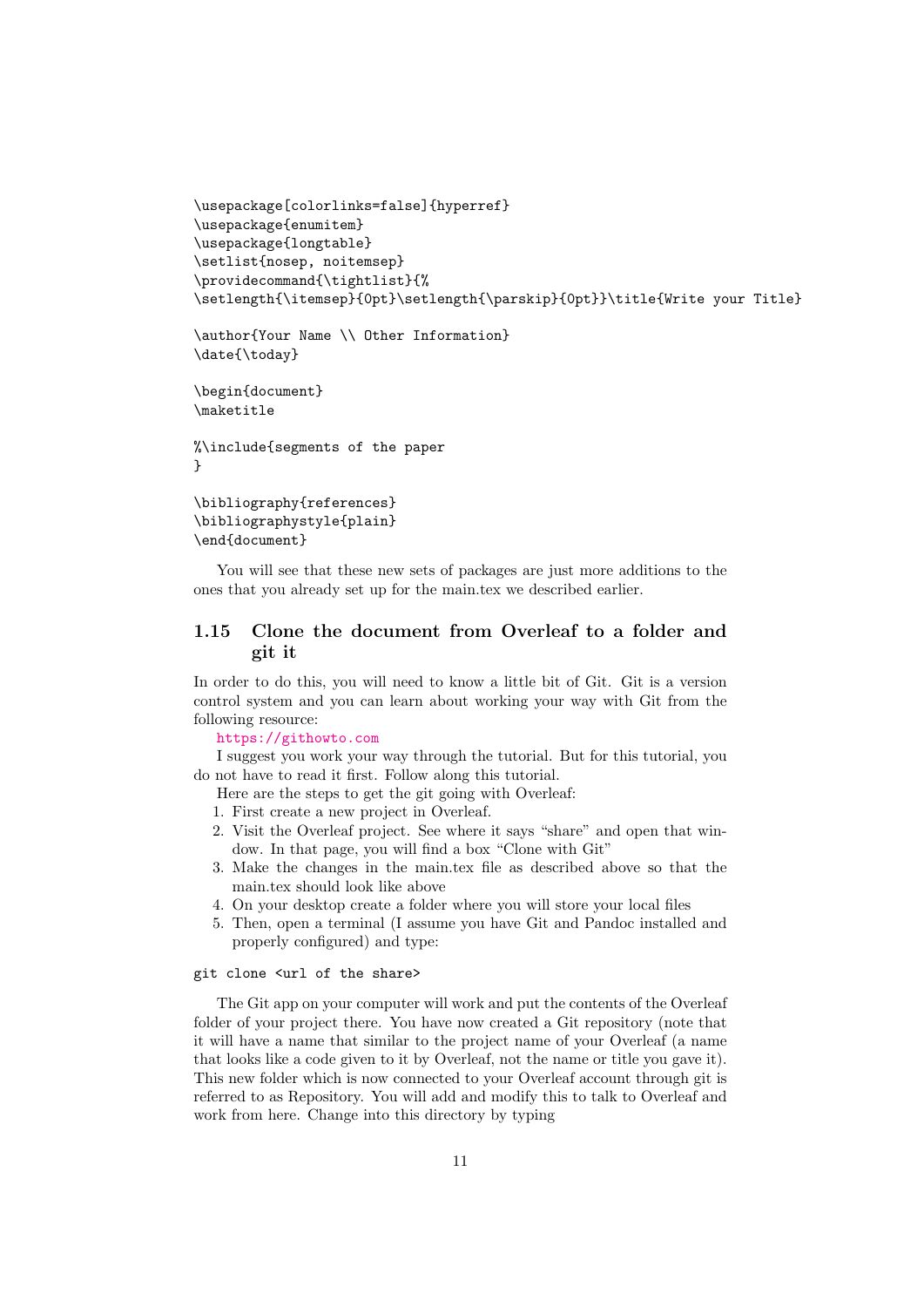#### cd <the name of the repository>

The filename extension for markdown documents is .md, but as it happens, you will not need markdown documents in Overleaf; you will only need tex files or latex files. So, you may want to keep the computer from uploading the markdown files. Hence, you will need to create what is known as a .gitignore file and indicate that you will keep all files with .md in them and push them to gitignore. This makes sure that they will not be transferred to Overleaf. Here is the manual for gitignore, and I recommend you read it:

<https://git-scm.com/docs/gitignore>

In Mac for instance, in your directory, you create a .gitignore file by doing:

#### touch .gitignore

Then, in this gitignore file, in each line, you type the name of the file or pattern that you want Git to ignore while staging changes and then uploading to your Overleaf repository. In our example, we would like to ignore .md files So, you do as follows:

#### echo \\*.md > .gitignore

Now that you have created a file .gitignore and added .md to it, you will need to push the .gitignore to the Overleaf repository. For this, write the following code at the command prompt:

git add .

Do not forget to add the dot after the space after git add. This will make sure that you will not forget to add all files to the Overleaf repository. For now, this code is going to add .gitignore file to the cue that it will be sent to the Overleaf repository. As you have also changed the local repository (this is called "staging"), you will now need to write a message (this is called commit). Write a commit message,

#### git commit -m 'added gitignore' -a

Note the structure of this message. It should start with a single quote and end with a single quote. Also, note that you will add a dash and then m and a dash and then an a to the line. This ensures that you will not miss any file accidentally. Now you have to send the file to the Overleaf remote repository. You do that by executing the following:

#### git push

We shall later see that this is part of a process. I assume that by now you have already installed Pandoc on your machine. To check that pandoc is installed, do:

#### pandoc --version

When you do that, if Pandoc is installed, you will see the version information and packages that are installed. If not, or if it returns an error message, you will need to reinstall Pandoc, or install Pandoc if you have not already done so.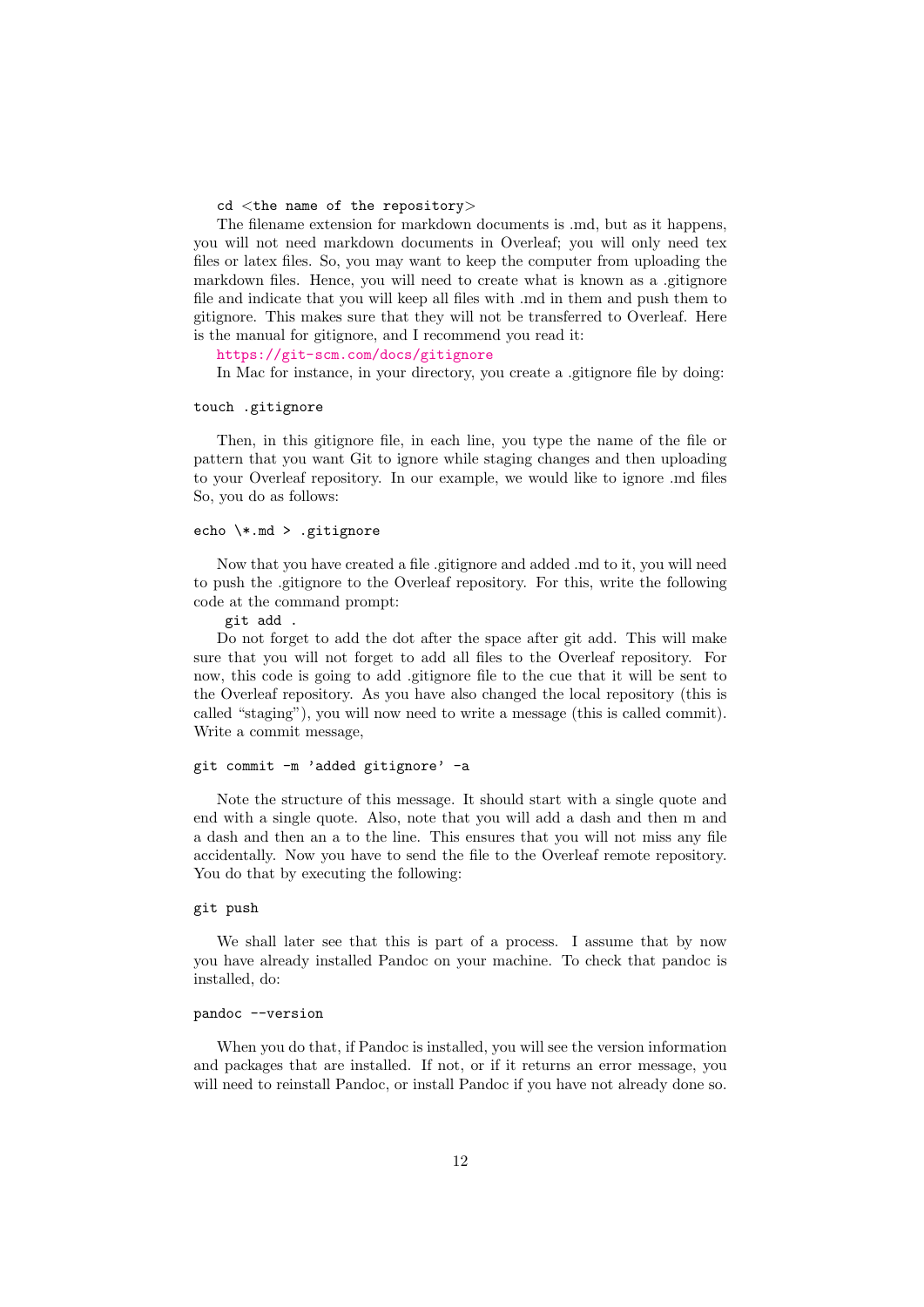#### 1.16 Write a Markdown document

Now is the time to write a markdown document. Remember that in our work, we are going to use two levels of headers (as Overleaf's wysiwyg writing environment allows you two levels; we can include enumerated lists, and bullet point lists; as we are writing a scholarly document, we should ideally include tables, figures, and citations drawn from a bibtex formatted bibliographic reference list. In our case that bibtex formatted bibliographic reference list is references.bib that we have downloaded via git from Overleaf. With these constraints you can write a document in markdown that looks somewhat like this:

```
# A Sample Markdown Document
## This is a second level header
 The objective here is to write a simple document with some components we come to accept i
  - This is the first element of a bullet point list
  - This is the second element of a bullet point list
  1. This is the first element of a numbered list
  2. This is the second element of a numbered list
Writing a table is simple too, just as follows
```

| Header Element   Second Column Header |                |  |  |
|---------------------------------------|----------------|--|--|
|                                       |                |  |  |
| First cell   Second Cell              |                |  |  |
| More info                             | More more info |  |  |

You can see how easy it is to create tables directly here. You can of course use Tablesgen Finally, if you want to add citations, you need to add citation ID that you will find in y

```
@article{leijen2015,
         title={Madoko: Scholarly markdown in the cloud},
         author={Leijen, Daan},
         journal={SNAPL'15: The Inaugural Summit on Advances in Programming Languages},
year={2015}
}
```
This is an article that discusses a markdown processor referred to as madoko. If you have

There are different ways to add citation usually adding an at sign and then the citation a

Let's say we save this document as 'first.md' in the same folder where we have all other files stored.

### 1.17 Process this document with Pandoc

We are going to ask Pandoc to do the following:

1. We shall provide the name of the document we want to change from Mark-

down to LaTeX, so we shall say pandoc first.md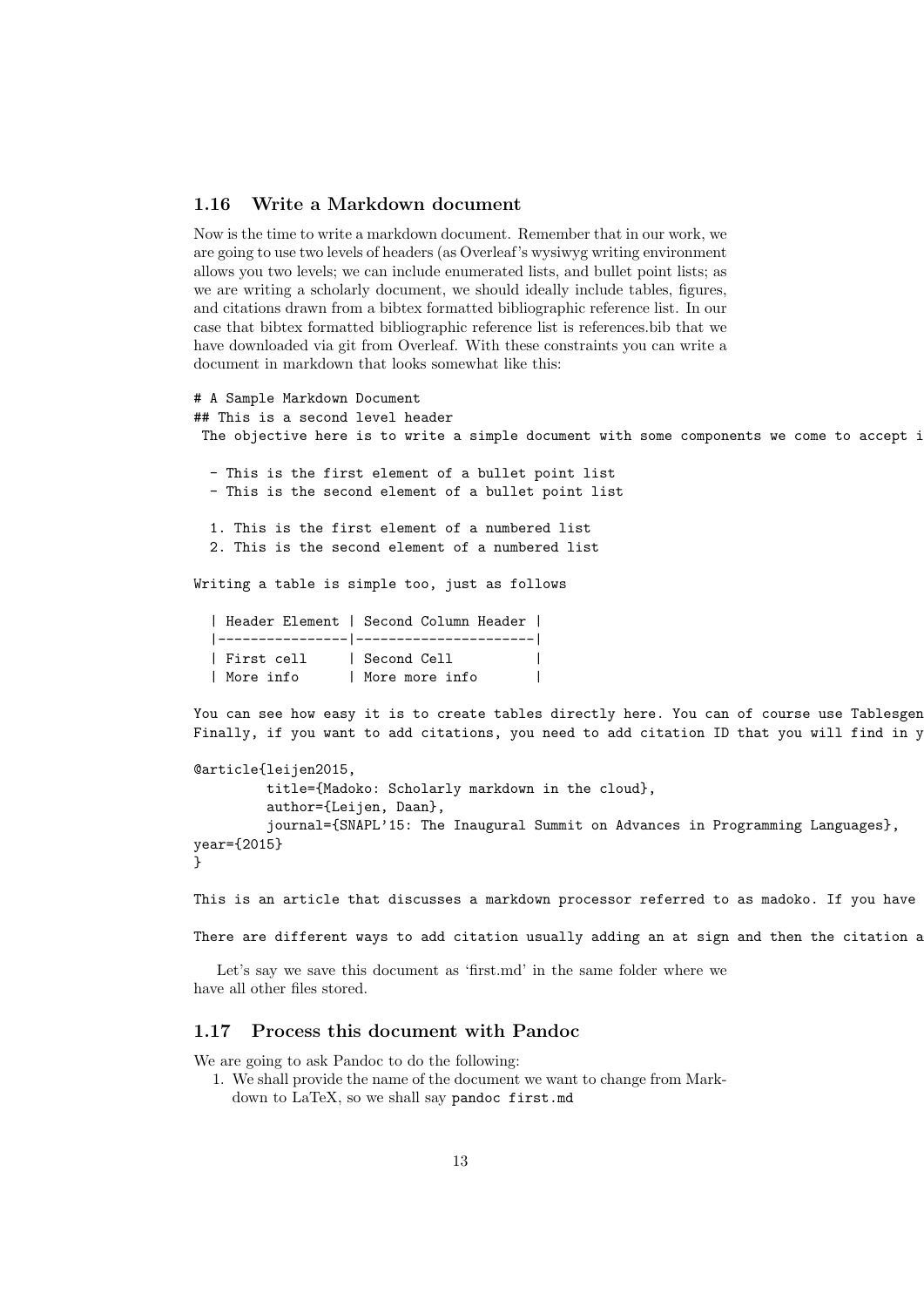- 2. Then we ask Pandoc to convert it from markdown to latex, so we say pandoc first.md -f markdown -t latex
- 3. Finally, we want Pandoc to output a latex document which will end with a tex extension and we decide to name it first.tex. Note that at this stage if we are only going to write a part of my paper I won't need a standalone document. At other times, we will need to output a standalone document. If you do, add -s to the mix.

So, the code now looks like this:

pandoc first.md -f markdown -t latex -o first.tex

If you copy and paste the above code and run in the folder from a command prompt, Pandoc will run the code. If everything goes correctly, then pandoc will return no error message. You can check that your new file first.tex exists by typing ls at the command prompt and see that it exists in the folder. Next, if you want this file to be added to the main.tex for Overleaf to process, just make a small change to your main.tex file and include the file with

#### include{first}

Note, that we do not add the tex extension to it. That's it.

#### 1.18 Now use git to sync the files

Now that you have done the following:

- Created a first.tex file
- Added an entry to the References list
- Modified the main.tex to add this file

You are ready to push these changes to the Overleaf server. So what you want to do is:

```
git status
git add .
git commit -m -a 'added first, changed files'
git push
```
#### 1.19 Open Overleaf site and see the changes take effect

If you now visit the Overleaf site, you will see that the changes immediately take shape. You can check the rich text editor and modify changes there. You can view the rendering in the PDF window. Your document is now ready to be used by the Overleaf system to be pushed to other sites for submission, or adding more changes. You can share the document to your colleagues or collaborators for editing. You may see in the first pass, it is not really perfect, and you will need to make changes. In particular, you will need to make changes to the citations. This is because in our markdown document, we did not use the markdown formatting of citations and used the LaTeX style of writing citations without the backslash signs. You will now need to correct these changes. I usually tidy up the references the last thing after I am satisfied with all my references. You can also add figures, and other elements to the document.

Another thing you may want to do is change things in Overleaf, and then bring those changes back to your computer or to the Markdown editor. Then you can work on the document more and then push the changes to Overleaf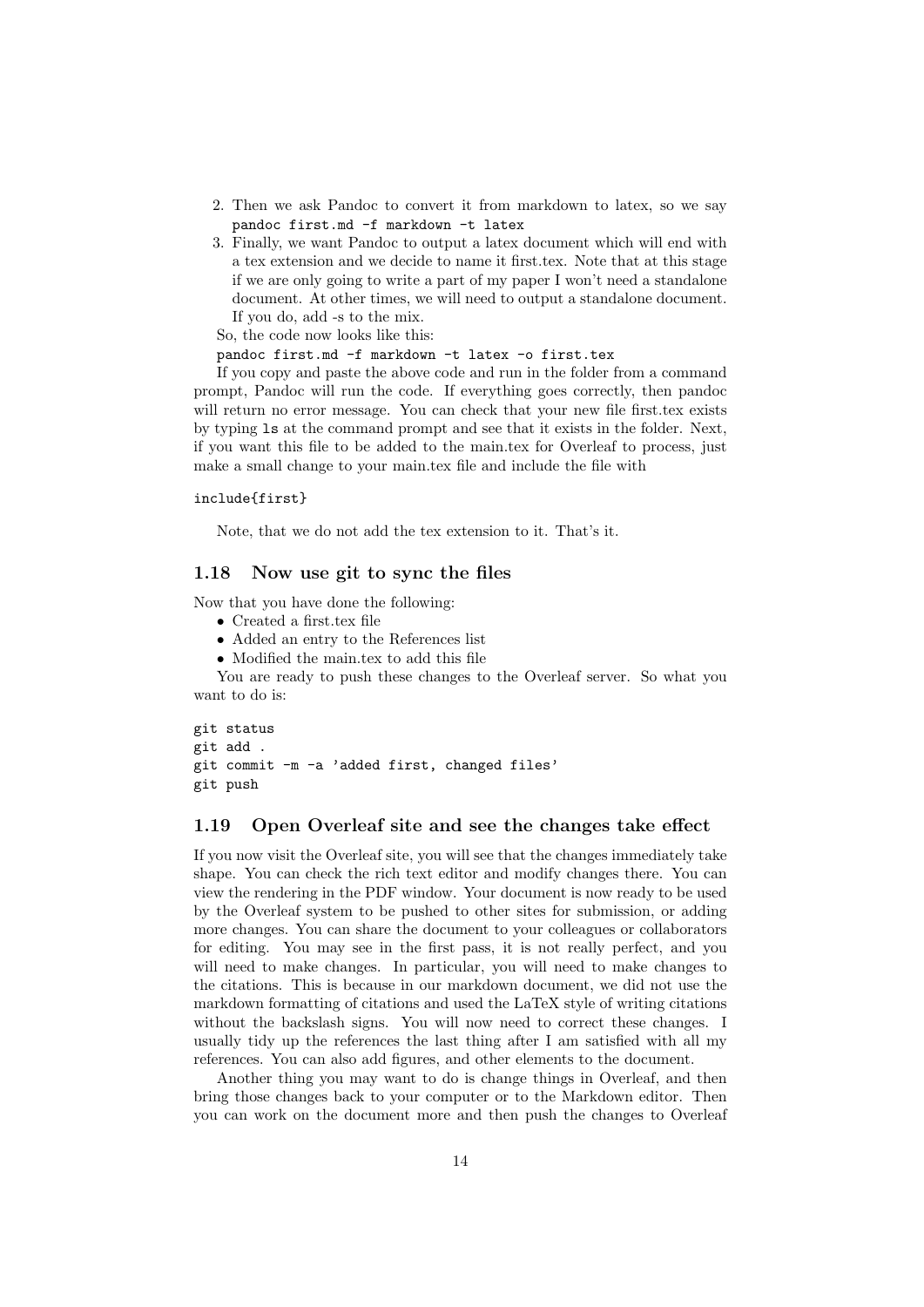again. This means you will be pulling in changes, and then convert the tex document to a markdown document, and then edit the markdown document and then push it back again. Here is the code that you can use to accomplish those changes.

```
git status
git pull
pandoc file.tex -f latex -t markdown file.md
git add .
git commit -m -a 'Your message goes in here'
git push
```
Notes:

- 1. The first line will now pull in the changes from your Overleaf document space
- 2. You may additionally want to convert the tex file that you pulled in to your document space and work there. Note that if you use pandoc, it will not give you back the LaTeX tables to the neat format you used for writing in your markdown document, so be a little tactful about what to do.
- 3. Then continue to work on your markdown formatted or tex formatted files and add and push.

This way you keep working on your markdown document either on the desktop or on the web, and as you play with git and pandoc, your document gets pushed to Overleaf in a tidy format. You can of course modify and continue to work in Overleaf as well, and pull in the changes when you need to work on them more.

### 1.20 Summary

So the workflow goes like this:

- 1. Start a document with Overleaf.
- 2. Use git to sync that document with a folder of your choice on your desktop
- 3. If the Overleaf document already has some text based tex codes written (not too much tables, etc), then convert the tex document using Pandoc to markdown and work on it.
- 4. Use Pandoc again to convert the Markdown formatted document to LaTeX and use git to upload back to Overleaf.
- 5. Let Overleaf compile the tex and you can make changes

Here, I have provided you with a basic workflow to work with Overleaf only using rich text editor and markdown.